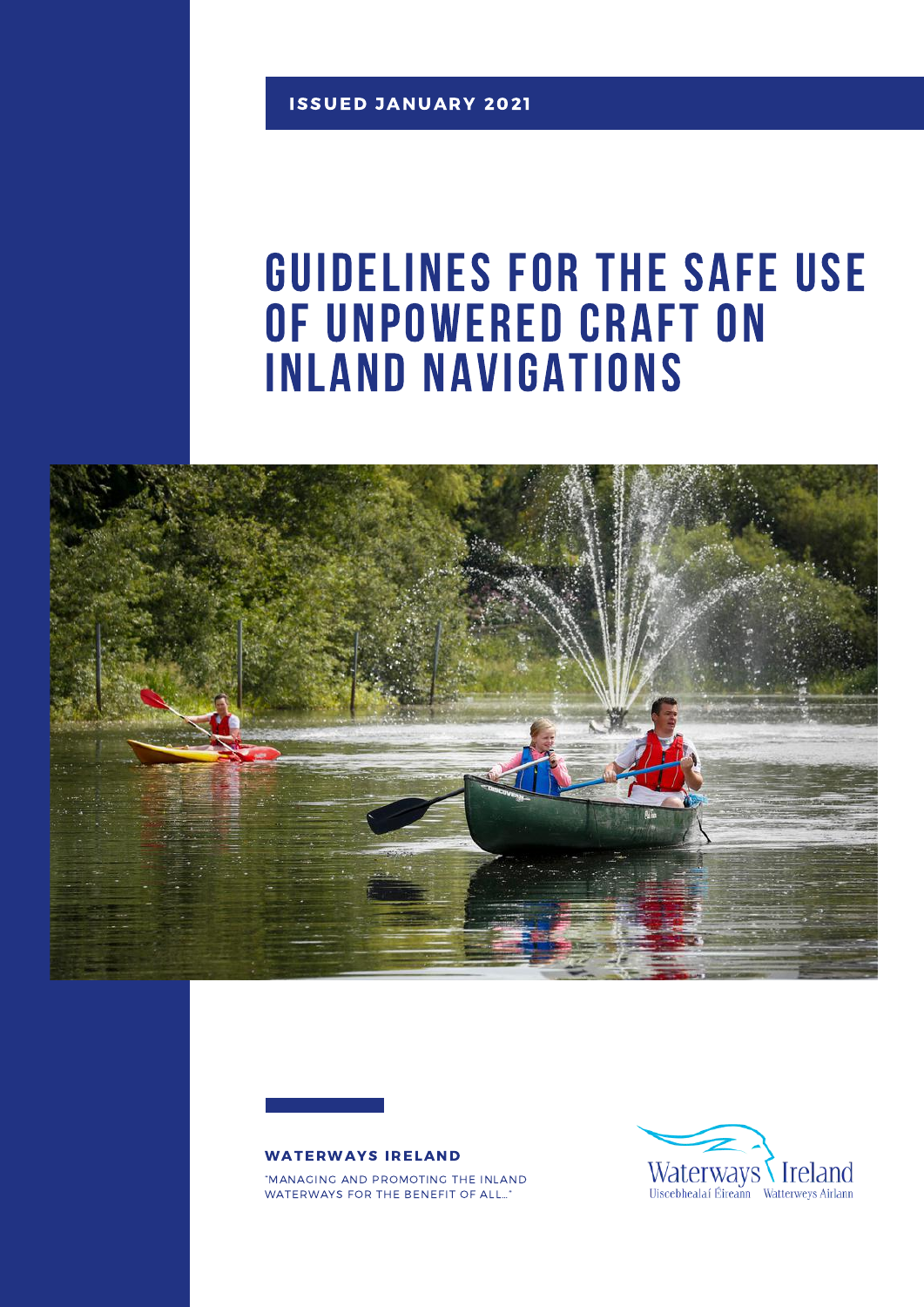# **INTRODUCTION**

Waterways Ireland manages the recreational use of the following navigations on the island of Ireland:

- **Lower Bann**
- **Erne System**
- **Shannon Erne Waterway**
- **Shannon Navigation**
- **Royal Canal**
- **Grand Canal**
- **Barrow Line and Navigation**

Waterways Ireland is encouraging the increased use of defined Blueways trails along its navigations by unpowered craft such as canoes, kayaks, paddle boards. Our waterways are witnessing increasing coexistence of unpowered craft operating alongside powered vessels such as hire boats / barges / cruisers. This increased use of the waterways by unpowered craft has led to a need for guidelines to ensure the safe use of the shared water space by all waterways activity users.

### UNPOWERED CRAFT

Unpowered craft are those craft that do not have a mechanical means of propulsion or sails. The following craft are considered to be unpowered craft in these guidelines:

- Any open cockpit kayak
- Any fragile competition craft
- Any open canoe
- Any sit-on-top kayak or canoe
- Any inflatable kayak or canoe
- Any stand up paddle board
- Any closed cockpit kayak
- Any open rowing boat

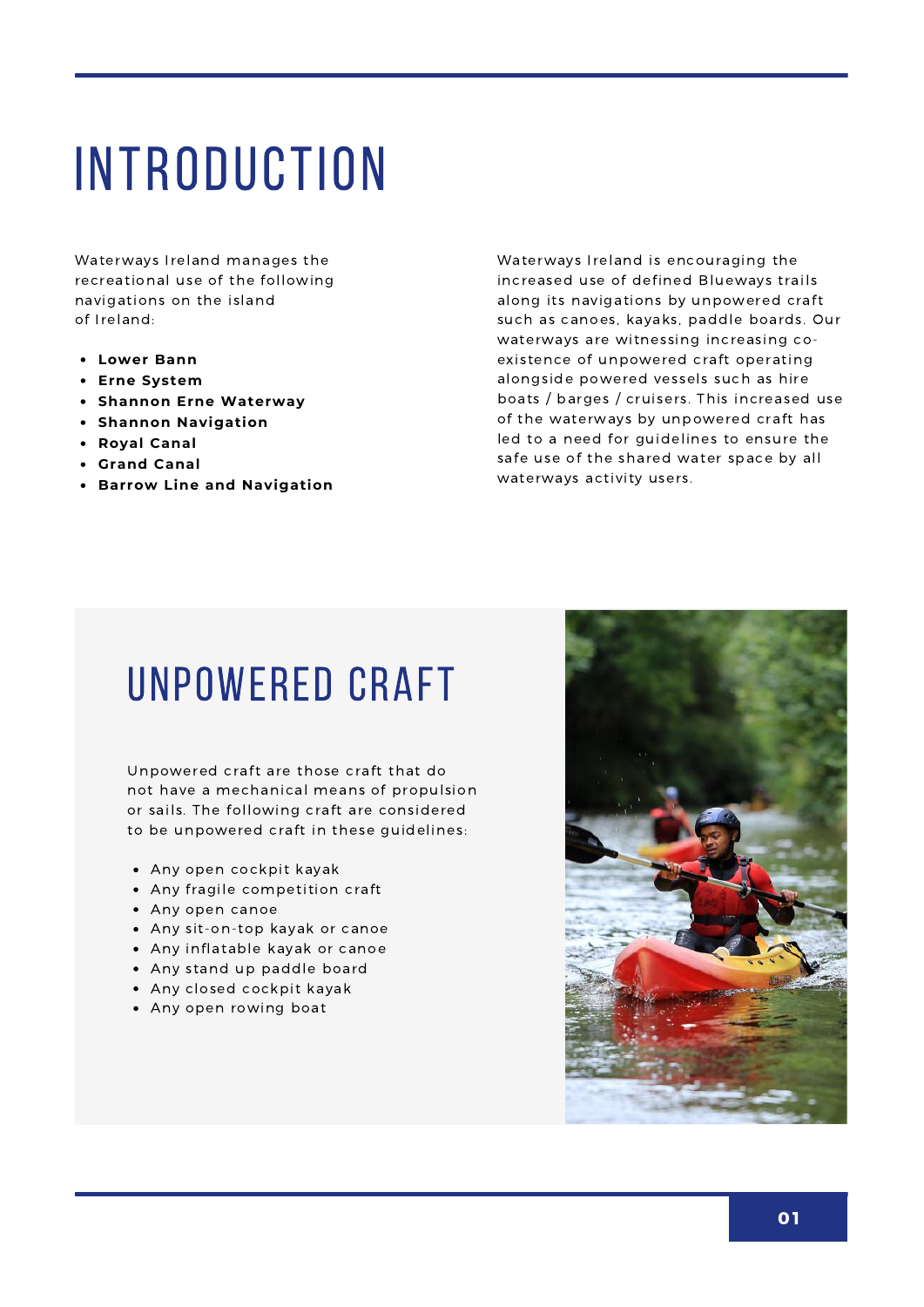

## PREPARATION FOR A safe, fun paddle trip

**Be Prepared** – ensure your craft is safe and appropriate for the waterway you plan to visit. You and your party members should have suitable paddling experience and safety skills. Beginners should be accompanied by a more experienced paddler. It is advisable to undertake a course with a recognised training organisations such as Canoeing Ireland, Rowing Ireland, Canoeing Association of Northern Ireland. Remember to take a map, mobile phone or VHF and first aid kit, and it may be useful to take a change of clothes, towel, dry bag to keep items dry and group shelter.

#### **Wear A Personal Flotation Device - Buoyancy Aid or**

**Lifejacket** – always wear a suitable Personal Flotation Device when on or near the water. The Personal Flotation Device should be fitted with a whistle to attract attention, be in a Hi-Visibility colour and fitted with retroreflective strips. It is important that the Personal Flotation Device is fitted correctly and straps adjusted to fit the individual wearer.

#### **Wear appropriate clothing**, e.g. a wetsuit. Be aware of the dangers of hypothermia when wet and exposed to the elements. If paddling where the risk of head injury exists a suitable helmet

should always be worn.

#### **Check weather forecast** –

Be aware of the forecasted weather conditions. The open waters of Upper and Lower Lough Erne, Lough Allen, Lough Ree and Lough Derg can be very challenging and paddlers should get training or choose a guided trip if they are not experienced open water paddlers. Be aware of flow conditions for river sections.

#### **Check route of trip** – Use a

Waterways Ireland navigation guide to prepare the route of the trip, ensure suitable access and egress points are available. Ensure that the selected waterway is safe for use.

#### **Prohibited areas** -

Unpowered craft are prohibited from the Headrace and Tailrace at the Ardnacrusha Power Station on the Shannon Navigation due to the high water velocity in the area. Unpowered craft are prohibited from the river area upstream of the Cutts Lock on the Lower Bann when the river is in flood.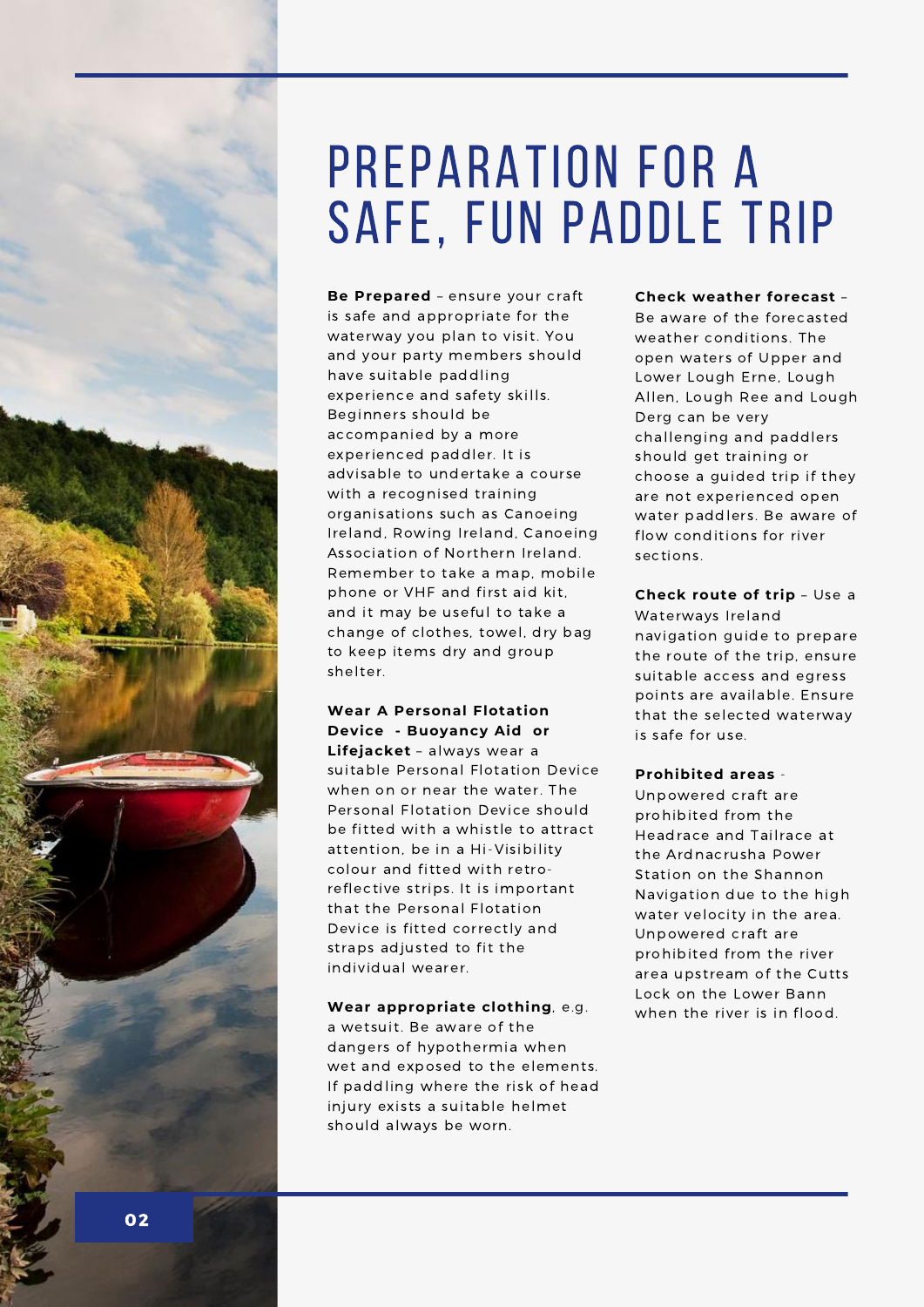# Safety when on the water



**1. Keep in Contact –** it's always advisable to paddle with a group so you have assistance if needed. Don't forget to tell someone where you are going and how long you'll be away, this is essential where you are on an unaccompanied trip. Report any general observations which could assist in the management and maintenance of the canals to the local waterway office. If you encounter, or are involved in an emergency, call 999 / 112.

**2. Launching and recovering –** Always ensure that the craft is launched and recovered in a safe and controlled manner. Slipways can become covered in moss and mud which makes the task more challenging. Care should be taken if reversing a vehicle down a slipway to launch / recover a craft.

**3. Canal Waters –** be aware that canal depth can vary from water you can stand up in to very deep water. Changes in weather, boat movements and lock operations can also cause the water depth to change and create strong currents below the surface.

**4. Take Care When Entering or Leaving the waterway –** use designated slipways and other suitable access and egress points.

**5. Other waterways users –** be courteous to other waterways users. Keep the towpaths clear for walkers, cyclists and works access.

**6. Encountering Powered craft -** Remain alert and give way to powered craft by moving to the starboard side (right-hand side) of the channel when you can be seen by the helmsman of the approaching powered craft. Hold position until the powered craft has passed by and be careful of the wash created by powered craft. A group of unpowered craft should avoid dispersing either side of an oncoming powered craft.

**7. Be Vigilant –** weirs and sluices open and close routinely to regulate the flow of water through the waterways. Be aware that larger vessels may be gathered at bridges and locks.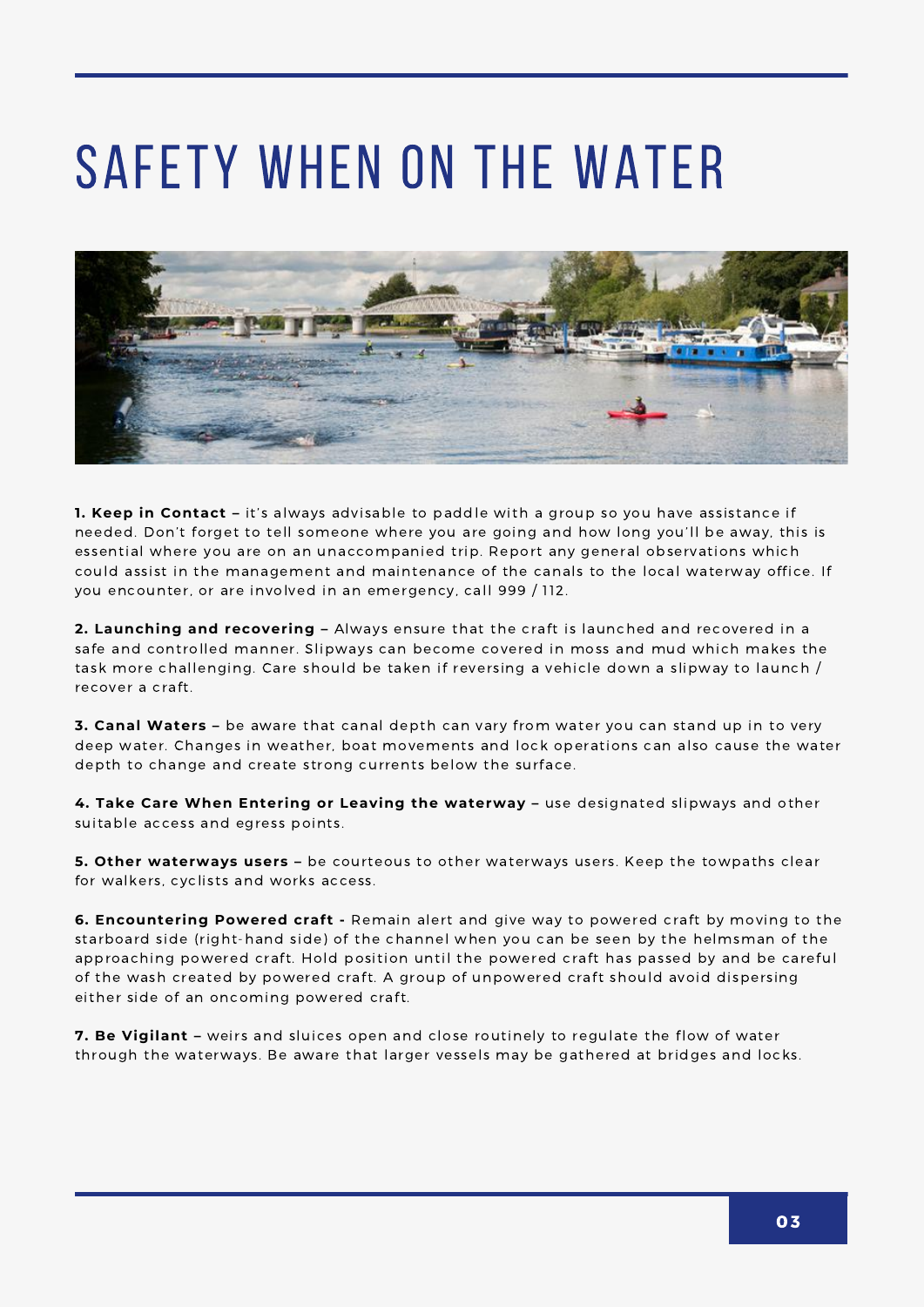## Safety When on the **WATER**

**8. Daylight** – Always ensure that you are off the water before sunset. It is unsafe to be on the water in darkness in an unpowered craft.

**9. Locks** – The following procedures apply to unpowered craft at locks on Waterways Ireland navigations:

**a. General rule** - Unpowered craft should normally portage around locks, except in certain circumstances where prior approval from Waterways Ireland has been granted.

**b. Risk Assessment** - The Waterways Ireland Lockkeeper/ water-patroller may give passage to unpowered craft through locks providing that the craft follows the hierarchy of controls in accordance with the risk assessment for the particular lock.

**c. Long Lining craft into locks** - The majority of locks passages for unpowered craft shall be made by portage. Where portage is not viable then the passage may be made by long lining the unpowered craft into the lock, the user then loops the lines over mooring bollards at the side of the lock thereby safely raising or lowering the craft as the lock fills or empties.

**d. Manned passage through locks** - Where there are permanent rescue ladders in a lock and the rate of flow is controlled and the competence of the users is assessed, a manned unpowered craft may be permitted passage through the lock by prior arrangement. In such circumstances the boat should be positioned so as to be visible to the lock-keeper at all times. Where groups of unpowered craft are in a lock together they should raft together to provide greater stability during the filling / emptying of the lock. The occupant(s) of the unpowered craft should follow the instructions of the lock operator.

**10. Canoeing Safety** - Shooting weirs is prohibited without prior permission of Waterways Ireland.